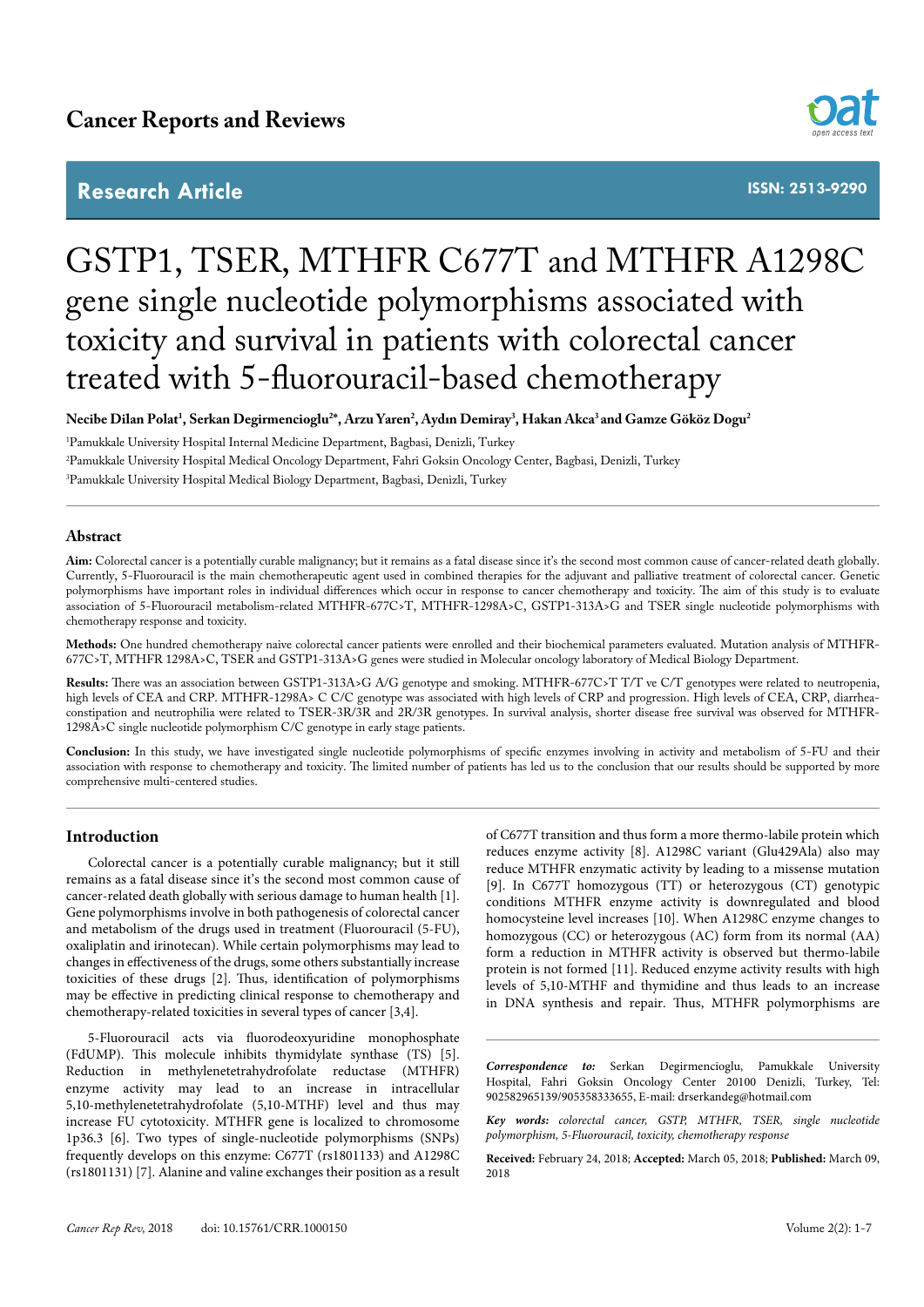considered as protective against tumorigenesis [12]. MTHFR SNPs and effectiveness of 5-FU therapy have been assessed in experimental and clinical studies [13,14].

Chemical carcinogens such as polycyclic aromatic hydrocarbons and heterocyclic aromatic amines have been found to be associated with colon cancer [15]. These compounds are found in tobacco smoke or meat products cooked in high heat and open blaze [16]. As a result of metabolic activation of these compounds highly reactive mutagens occur and interact with DNA bases [15]. These compounds may transform to stable products after detoxification by glutathione S transferase (GSTP1) and uridine diphosphate-glucuronosyltransferase (UDPGT) [17]. As a result of transformation of adenine (A) to guanine (G) at nucleotide 313 in exon 5 of GSTP1 gene a change in amino acid 104 as substitution of isoleucine by valine occurs. This change at a site near to hydrophobic binding region of the protein decreases affinity for electrophilic compounds [18]. Various studies on drug metabolism have shown that GSTP1 SNP may be used in predicting clinical outcome in patients receiving 5-FU based chemotherapy for treatment of metastatic colorectal cancer [19,20].

Functional polymorphisms in thymidylate synthase gene may increase risk of various types of cancer by exerting an impact on nucleotide synthesis by changing effectiveness of the enzyme [21]. In thymidylate synthase promoter end region (TSER) dual (2R) and triple (3R) recurrent polymorphisms are described [22]. *In vitro* and *in vivo* studies have reported that TS expression is TSER genotype dependent and its 3R allele lead to TS overexpression [22]. Thus, various epidemiological studies related with colorectal cancer risk and TSER 2R/3R polymorphism that has an impact on folate metabolism have been conducted, however the results are inconsistent [23,24].

MTHFR, TS and GSTP1 enzymes that involve in 5-Fluorouracil metabolism determine drug effectiveness and toxicity. MTHFR 677C>T transition and 1298A>C transversion mutations are shown to be associated with high cytotoxic activity of fluorouracil in colon and breast cancer cells [25]. It's widely accepted that increased TS expression is the main molecular mechanism that is responsible from 5-FU resistance and its use as a potential prognostic and predictive marker is suggested [26].

The aim of this study is to evaluate association of chemotherapeutic agent 5- FU metabolism-related TSER, MTHFR- 677C>T, MTHFR 1298A> C and GSTP1-313A>G SNPs with chemotherapy response and toxicity.

# **Material and method**

# **Patients**

Medical Ethics committee of Pamukkale University Medical Faculty has approved our study in April 22, 2014. In this study 100 patients who have been treated in Medical Oncology Department of our hospital between April 04, 2014 and October 22, 2014 with pathological diagnosis of colon and rectum cancer were evaluated. Patients with WHO performance status 0, 1, 2 at all stages (stage I, II, III and IV) were included into the study. Patients 20-80 years old who have given written informed consent were included. Performance status 3 or worse with brain metastasis or suspected of brain metastasis whose age is 80 years or older or 20 years or younger and who haven't signed informed consent form were excluded from the study.

# **Laboratory tests**

Blood samples were obtained from patients between 08:00-09:00 A.M. after at least 8-12 hours of overnight fasting before treating

patients. From the blood samples hemogram results were obtained by CELL-DYN 3700 Systems and CELL-DYN Sapphire instrument and albumin, C-reactive protein, CRP, lactate dehydrogenase (LDH), carcinoembryonic antigen (CEA), CA 19.9, albumin results were obtained by Roche/Hitachi Cobas c Systems, Cobas c 501 and Roche/ Hitachi Cobas c Systems, e 601 Module instruments.

# **Genetic analysis**

# **DNA isolation**

Blood samples of 100 patients under assessment were obtained to CBC tubes. These patients referred to Medical Oncology Department for having treatment because of pathological diagnosis of colon and rectum cancer and 200 ul blood was obtained and blood samples were used for DNA isolation according to QIAGEN EZ1 DNA blood 200 ul kit protocol by using EZ1 Advanced XL instrument.

# **Mutation Analysis**

Mutation analysis of MTHFR- 677C> T, MTHFR 1298A> C, TSER and GSTP1-313A>G genes were studied in Molecular Oncology Laboratory of Medical Biology Department.

The extracted DNAs were sequenced by pyrosequencing method which is a sequence method gives result effectively with as less as 15 ng DNA. This method is based on real time non-electrophoretic system. PCR reaction composed of 20 pmol of each primer, 0.2 mmol each of deoxy-nucleotide triphosphates, 1.5 mmol/L MgCl2, and 1.25 U of FastStart Taq DNA polymerase (Roche, Basel, Switzerland) as total final volume of 50 μL. PCR condition consisted of an initial denaturation step at 95°C for 15 minutes, followed by 42 cycles at 95°C for 20 seconds, 54°C for 30 seconds, 72°C for 20 seconds, and a final extension step at 72°C for 5 minutes. The PCR products (10 μL) were analysed by electrophoresis in a 3% agarose gel to confirm successful amplification.

After validation of the PCR products on the gel, 40 μL of the products were bound to streptavidin Sepharose HP (GE Healthcare, Waukesha, Wisconsin), purified, washed, and denatured using a 0.2 mol/L sodium hydroxide solution, and washed again. The pyrosequencing was performed on a PyroMark ID system (Qiagen) according to the manufacturer's instructions and analyzed in AQ mode of the PyroMark software.

Single nucleotide polymorphism analysis was done by using pyrosequencing method. Pyrosequencing method is mainly based on identifying pyrophospate (PPi) that is liberated during DNA synthesis. Fluorescein-based sequencing is used. This method is a non-electrophoretic fluorescein system. The rationale of the system is basically as follows: during synthesis of sequencing primers on DNA template strand inorganic pyrophosphates are released and during conversion of ADP to ATP by ATP sulfurase enzyme luciferin is converted to oxyluciferin and that generates a visible light. When inorganic pyrophosphates are exposed to this light the light can be seen as peaks in the diagram. The distinctive criterion here is addition of adenine, guanine, thymine and cytosine nucleotides to the medium on at a time. In the Q24 sequencing device whichever of the nucleotides reacts and light occurs the resultant peak in the system belongs to that nucleotide. A substrate is added to the medium to accelerate the system. For calibration of the system the measurement of enzyme and substrate compound is given in the beginning. This result provides information about whether the system is running or not. Also, nucleotide triphosphates are degraged to mono or dinucleotidephospates (dNTP)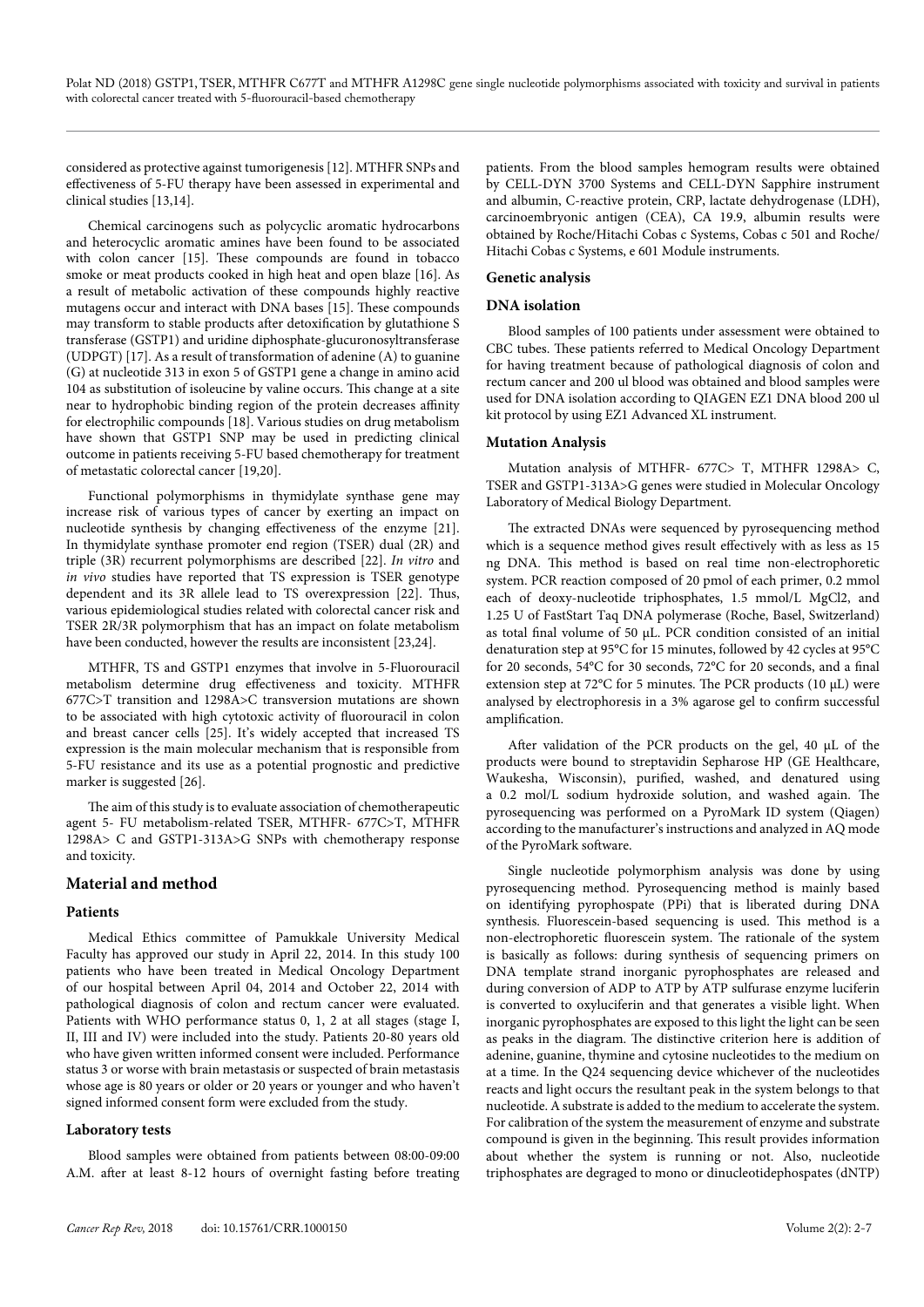and ATP to mono or diphosphate by apyrase enzyme in order to prevent false peak in the medium after the reaction. When new dTNP is given once more, then the reaction starts again.

PCR was performed by qiagen kit to understand whether TSER gene tandem repeat number is double or triple. PCR protocol; 1 cycle of denaturation for 15 minutes at 95°C, annealing 20 secs 95°C-30 sec 53°C -20 sec 72°C 42 cycle and last extension 72°C 5 minutes. PCR products were visualized on agarose gel.

#### **Statistical analysis**

Statistical analysis is performed by using *Statistical Package for Social Sciences version* 16.0 (SPSS- 16.0, *for windows*) package program. The results were assessed within 95% confidence interval. P<0.05 was considered statistically significant. For comparing genetic mutations with clinic-pathological characteristics of patients χ2 and Mann Whitney-U test were used.

Clinic and pathological characteristics such as sex, age, tobacco use, diagnosis, stage, CEA, CA 19-9, LDH, CRP levels, leukocytosis, neutrophilia, thrombocytosis, anemia, thrombocytopenia, neutropenia, mucositis, diarrhea-constipation, nausea-vomiting, neurotoxicity and hand-foot syndrome were used as co-variates for the comparison. Spearman and Pearson correlation tests were used for correlation analysis. For overall survival (OS) and progression free survival (PFS) and time-survival curves Kaplan Meier method was used. For analysis of factors that have an impact on survival and progression logistic regression was used.

#### **Results**

Our study was conducted on 100 patients with early, advanced and metastatic stage colorectal cancer diagnosis who were treated with 5-FU-Leucoverin (LV), 5-FU-LV-oxaliplatin (FOLFOX) and 5-FU-LV-irinotecan (FOLFIRI) based combination chemotherapy regimens. Sixtyfour patients were male (64%) and 36 females (36%). Mean age of the patients was 61.81±10.97 years and median age was 63 years [21- 28]. Main clinical, genetic and demographic characteristics of patients were shown in Tables 1 and 2. Statistically significant results between SNPs and clinical characteristics were shown in Table 3.

#### **Survival analysis**

In 42 of (42%) 100 patients progression has occurred. In early stage patients mean progression-free survival (PFS) was 30.6 months and mean overall survival (OS) was 39.3 months. In metastatic patients mean PFS was 14 months and mean OS was 23 months.

Progression-free survival analysis according to MTHFR 1298A>C SNP has revealed that PFS rate and mean PFS was 33.3% and 36

|  | Table 1. Clinical and demographic characteristics of the patients |  |  |  |
|--|-------------------------------------------------------------------|--|--|--|
|--|-------------------------------------------------------------------|--|--|--|

| <b>Characteristics</b><br>No $\left(\%\right)$ | <b>Early stage</b><br>$(n=77)$ | Metastatic stage<br>$(n=23)$ | <b>Overall group</b><br>$(n=100)$ |  |
|------------------------------------------------|--------------------------------|------------------------------|-----------------------------------|--|
| Age (year)                                     | $62.8 \pm 10.9$                | $58.4 \pm 10.4$              | $61.81 \pm 10.97$                 |  |
| <b>Sex</b><br>Female<br>Male                   | 28 (36.4)<br>49(63.6)          | 8(34.8)<br>15(65.2)          | 36(36)<br>64 (64)                 |  |
| Diagnosis<br>-Colon<br>-Rectum                 | 55 (71.4)<br>22(28.6)          | 17(73.9)<br>6(26.1)          | 72(72)<br>28(28)                  |  |
| Performance status<br>$ECOG (0-1-2)$           | 77(77)                         | 23(23)                       | 100(100)                          |  |
| Tobacco smoking<br>-Smoker<br>-Ex-Smoker       | 38 (49.4)<br>39(50.6)          | 13(56.5)<br>10(43.5)         | 51(51)<br>49 (49)                 |  |

**Table 2**. Gene polymorphism analysis results of the patients

| Single nucleotide polymorphism No $(\%)$ | Early stage<br>$(n=77)$ | <b>Metastatic Stage</b><br>$(n=23)$ | Overall group<br>$(n=100)$ |
|------------------------------------------|-------------------------|-------------------------------------|----------------------------|
| MTHFR $-677C > T$                        |                         |                                     |                            |
| - Mutant                                 | 8(10.4)                 | 2(8.7)                              | 10(10)                     |
| - Heterozygous                           | 29(37.7)                | 10(43.5)                            | 38 (38)                    |
| - Wild type                              | 40 (51.9)               | 11(47,8)                            | 52 (52)                    |
| <b>MTHFR-1298A&gt;C</b>                  |                         |                                     |                            |
| -Mutant                                  | 15(19.5)                | 3(13)                               | 18(18)                     |
| -Heterozygous                            | 24 (31.2)               | 8(34.8)                             | 30(30)                     |
| -Wild type                               | 38 (49.4)               | 12(52.2)                            | 52 (52)                    |
| TSER                                     |                         |                                     |                            |
| -Mutant $(3R/3R)$                        | 22(28.6)                | 8(34.8)                             | 31(31)                     |
| -Heterozygous $(2R/3R)$                  | 29(37.7)                | 10(43.5)                            | 37(37)                     |
| -Wild type $(2R/2R)$                     | 26(33.8)                | 5(21.7)                             | 32(32)                     |
| $GSTP1-313A > G$                         |                         |                                     |                            |
| -Mutant                                  | 3(3.9)                  | 2(8.7)                              | 4(4)                       |
| -Heterozygous                            | 33 (42.9)               | 10(43.5)                            | 43 (43)                    |
| -Wild type                               | 41(53.2)                | 11(47.8)                            | 53 (53)                    |

**Table 3**. Statistically significant results between gene polymorphisms and clinical characteristics

| Polymorphism              | Clinical features    |                | p value |
|---------------------------|----------------------|----------------|---------|
| MTHFR-677C $>$ T          |                      |                |         |
| Tumor location            | Rectum               | Colon          |         |
| All patients              | TT %60               | %40            | 0.043   |
| Early stage               | TT %75               | %25            | 0.003   |
| <b>CRP</b> levels         | High                 | Low            |         |
| Early stage               | TT %100              | ---            | 0.016   |
| <b>CEA</b> levels         | High                 | Low            |         |
| Metastatic                | $TT + CT \% 100$     | ---            | 0.03    |
|                           | Yes                  | No             |         |
| Metastatic                | $TT + CT$ %70        | %30            | 0.021   |
| <b>MTHFR-1298A&gt; C</b>  |                      |                |         |
| <b>CRP</b> levels         | High                 | Low            |         |
| Early stage               | CC %86.7             | %13.3          | 0.029   |
| Progression               | <b>Yes</b>           | N <sub>0</sub> |         |
| Early stage               | CC %66.7             | %33.3          | 0.012   |
| GSTP1-313A>G              |                      |                |         |
| Smoking                   | Yes                  | N <sub>0</sub> |         |
| Metastatic                | $AG\%61.5$           | %38.5          | 0.03    |
| <b>TSER 2R / 3R</b>       |                      |                |         |
| <b>CRP</b> levels         | High                 | Low            |         |
| All patients              | $3R + 2R - 3R$ %78.4 | %11.6          | 0.018   |
| <b>CEA</b> levels         | High                 | Low            |         |
| All patients              | $3R + 2R - 3R$ %75   | %25            | 0.006   |
| Diarrhea-<br>constipation | Yes                  | No             |         |
| Early stage               | 3R %80               | %20            | 0.024   |
| Hypoalbuminia             | Yes                  | No             |         |
| Early stage               | $3R + 2R - 3R$ %86.7 | %13.3          | 0.047   |
| Neutropenia               | Yes                  | No             |         |
| Early stage               | $3R + 2R - 3R$ %90.9 | %9.1           | 0.04    |

months in mutant patients and 76.3% and 67 months in patients with wild genotype and 66.7% and 114 months in heterozygous group respectively. The difference between subgroups was statistically significant (Log-Rank= 0.013) (Figure 1).

Progression-free survival analysis of MTHFR 1298A>C SNP patients groups has revealed statistically significant differences. For mutant patients disease-free survival rate and mean PFS was 33.3% and 36 months and in wild and heterozygous patients 72.6% and 123 months respectively (Log-Rank=0.004). Disease-free survival curves are shown in Figure 2.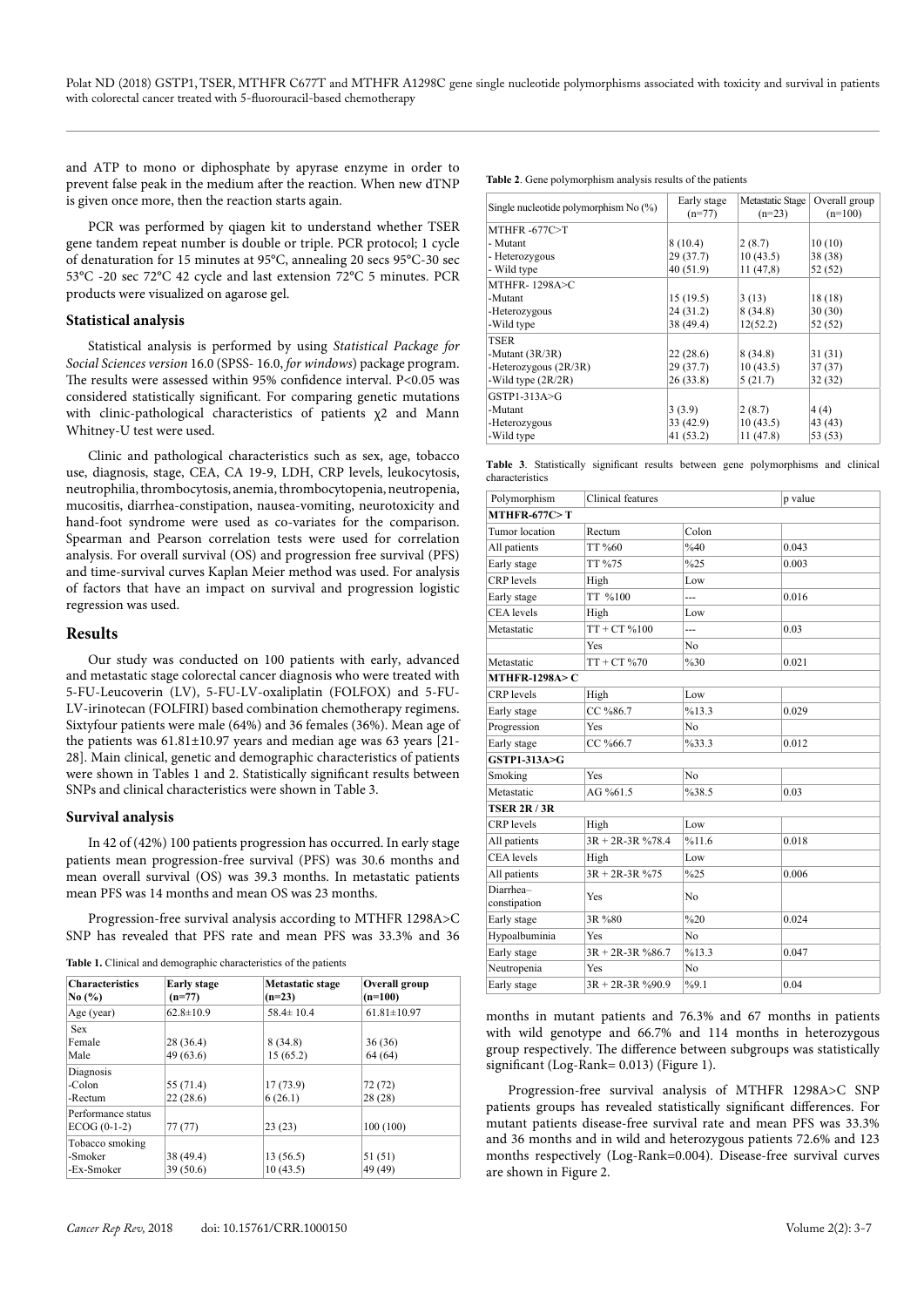Polat ND (2018) GSTP1, TSER, MTHFR C677T and MTHFR A1298C gene single nucleotide polymorphisms associated with toxicity and survival in patients with colorectal cancer treated with 5-fluorouracil-based chemotherapy



Figure 1. Progression-free Kaplan Meier survival curves in early stage patients according to MTHFR 1298A>C polymorphisms (wt: A/A genotype, heterozygous: A/C genotype and mutant: C/C genotype)



Figure 2. Progression-free Kaplan Meier survival curves in early stage patients according to MTHFR 1298A>C polymorphism (wt: A/A genotype, heterozygous: A/C genotype and mutant: C/C genotype)

In the survival analysis of TSER, MTHFR- 677C>T SNP patient groups mean OS was shorter in mutant patients relative to wt and heterozygous patients but the difference wasn't statistically significant.

Analysis of MTHFR 1298A> C SNP in metastatic patients has shown that mutant patients had shorter mean PFS relative to wt and heterozygous patients but the difference wasn't statistically significant. In the survival analysis of TSER, MTHFR- 677C>T and GSTP1-313A polymorphism subgroups OS rate and mean OS wasn't statistically different.

#### **Discussion**

Colorectal cancer, is the second most common cause of cancerrelated death just after lung cancer. Despite recent advances in colorectal cancer therapy and our increasing understanding about the molecular pathways, our knowledge is still insufficient to answer the question of why some patients respond to treatment but some others not. At this point, metabolisms of the drugs used for chemotherapy and resistance mechanisms related with these drugs become important.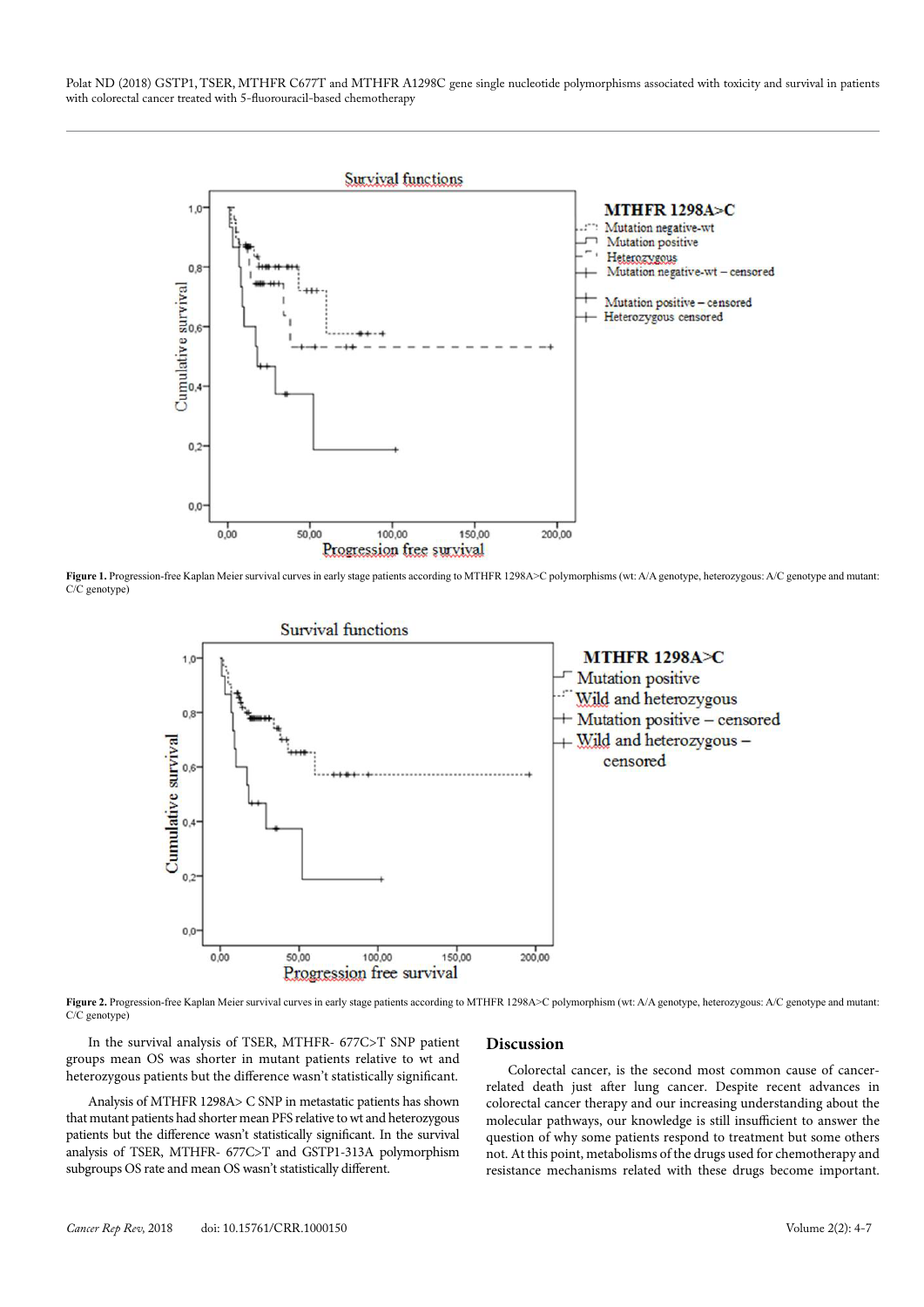Pharmacogenetic studies related with cancer drugs have shown that there is association between specific genetic variants of enzymes involve in drug metabolism and drug response and adverse effects. Thus, further information is needed about specific genetic variants of enzymes involve in drug metabolism and genetic abnormalities that has impact on response to treatment.

Alterations in MTHFR enzyme activity lead to changes in effectiveness of 5-FU [26,28]. Multiple polymorphisms are described in MTHFR gene. MTHFR- 677C>T and MTHFR 1298A> C single nucleotide polymorphisms are the two important polymorphisms that are most associated with enzyme activity alterations. Zhao's meta-analysis has reported that in the presence of MTHFR- 677C>T mutation, 14% reduction in colorectal cancer risk was observed [7]. In our study MTHFR- 677C>T mutant patients' ratio was found as 10% which is in line with literature.

In our study, significant associations were observed with MTHFR-677C>T polymorphism mutant genotype. In the early stage patient group high CRP levels and in the metastatic patient group high CEA levels were associated with mutant genotype. We couldn't observe any study showing association of these clinical parameters and MTHFR-677C>T SNP in the English literature. Ours is the first study in this area.

Association between MTHFR- 677C>T SNP and toxicity was examined in our study; neutropenia was observed in mutant and heterozygous metastatic patients and the relation was statistically significant. Lee, *et al.* have shown MTHFR- 677C>T SNP mutant genotype is associated with high risk of neutropenia on 292 colorectal cancer patients [29]. Yeh, *et al.* have also identified significant correlation between MTHFR- 677C>T SNP and neutropenia [30]. In another study by Chua, *et al.* MTHFR- 677C>T SNP was found to be associated with increased risk of diarrhea [31]. MTHFR enzyme activity decreases in the presence of MTHFR- 677C>T mutant genotype and consequently 5-FU activity and toxicity increases. Thus, patients with MTHFR mutant genotype manifest more toxicity symptoms such as neutropenia. In colorectal cancer patients, it's clear that identifying MTHFR- 677C>T SNP may contribute substantially to optimization and individualization of chemotherapy. Several studies have suggested that SNP may be related with progression, reduced response to chemotherapy and shorter OS [32]. Given an increase in CEA and CRP levels indicate presence of progression, it may be expected that in mutant patients and higher CEA and CRP levels reduced chemotherapy response and shorter OS may be observed. However, there are some other studies that couldn't find any association between this SNP and progression or shorter OS, on the contrary there are studies even reporting increased response to chemotherapy with presence of MTHFR- 677 T/T SNP [14,32]. Under the light of all these information from the literature it may be concluded that prospective, larger randomized trials investigating MTHFR- 677 C>T SNP are needed.

MTHFR 1298A> C SNP is one of the most important polymorphism related with alteration in enzyme activity. Zhao's meta-analysis has reported 18% colorectal cancer reduction risk in the presence of MTHFR- 1298A>C mutation [7]. In our study mutant group ratio was also 18% which is in line with the literature.

In our study, MTHFR 1298A>C SNP mutant genotype was found to be significantly related with disease progression and higher CRP levels. Etienne, *et al.* have found that MTHFR 1298A>C mutant genotype is associated with shorter OS and colorectal cancer patients with this genotype (11 out of 12) didn't respond to treatment [14].

In a study conducted by Chang, *et al.* patients with MTHFR 1298 SNP wild genotype OS was found to be longer [33]. In some other studies no correlation was found between MTHFR 1298A>C SNP and response to chemotherapy or survival [34,35]. Association of higher CRP levels and systemic inflammation with cancer development and cancer progression was investigated in substantial number of studies. Helzlsouer, *et al.* have shown that higher CRP levels and systemic inflammation are risk factors for development of colon and prostate cancer [36]. Studies on patients with esophageal cancer have shown presence of association between higher CRP levels and progression [37-39]. Intervention on inflammatory process and inflammatory pathways may reduce risk of cancer development and progression. To identify patients with MTHFR 1298A>C SNP mutant genotype and higher CRP levels may help predicting progression and may prompt use of anti-inflammatory therapies for preventing progression.

Early stage patients with MTHFR 1298A>C SNP mutant genotype was found to be associated with shorter PFS in our study. Yeh, *et al.* reported significantly shorter OS with mutant genotype rectal cancer patients [30]. Afzal, *et al.* have conducted a study in 331 patients having adjuvant 5-FU chemotherapy and couldn't find any association between MTHFR 1298A>C genotypes and DFS [40]. Capitain, *et al.* also found no association between MTHFR 1298A>C genotypes and DFS [41]. In a study by Zhang, *et al.* patients with MTHFR 1298 mutant genotype had a shorter DFS but statistical difference couldn't be reached [33]. On the other hand, Etienne, *et al.* stated mutant genotype was associated with shorter OS [14]. It's known that functional differences of MTHFR variants are related with plasma folate levels. The differences between results may be due to the difference in folate levels of the patients and consequent functional differences between MTHFR variants.

Currently, 5-FU is a chemotherapeutic agent used both in adjuvant and palliative treatment of colorectal cancer. Thymidylate synthase enzyme is vital for DNA replication and it's considered as the primary intracellular target for fluoropyrimidines. Level of TS within the tumor tissue is important, because in patients with colorectal cancer treated with 5-FU based chemotherapy, lower TSER expression level within the tumor tissue is correlated with response to chemotherapy and also higher toxicity and longer survival. TSER promoter possesses 28-bp tandem, repeated sequence and it's often observed as 2R-double repeat or 3R-triple repeat alleles. In the studies comparing 3R/3R cells with 2R/2R cells, it has been shown that in 3R/3R cells' TSER mRNA is much more overexpressed. As a result of TS increase FU-metabolism increases and this in turn reduces effectiveness of the drug and alleviates adverse effect profile [42]. In our study, there was significant association in patients between TSER mutant and heterozygote genotypes and higher CRP and CEA levels; lower albumin levels in early stage patients; neutrophilia and higher CRP levels and in the metastatic patient group. However, there is no study in the literature supporting these results. On the contrary of other studies, in our study 80% of patients with 3R/3R genotype had diarrhea (p=0.024). In a study by Lecomte, *et al.* on 90 patients with a diagnosis of colorectal cancer, in patients with mutant genotype toxicity rate was 4% but in wild genotype toxicity rate was 43% and the most common toxicity was diarrhea [42]. Schwab, *et al.* conducted a study over 620 patients, mutant and heterozygote genotype was also found to be associated with less severe toxicity and less diarrhea [43]. There is substantial number of large studies regarding TSER and conflicting results were obtained in most of these studies [44-46]. Number of patients, differences in laboratory methods and treatment regimens may have an impact on these results. Still, predictive role of TSER in 5-FU toxicity should be investigated in larger population studies.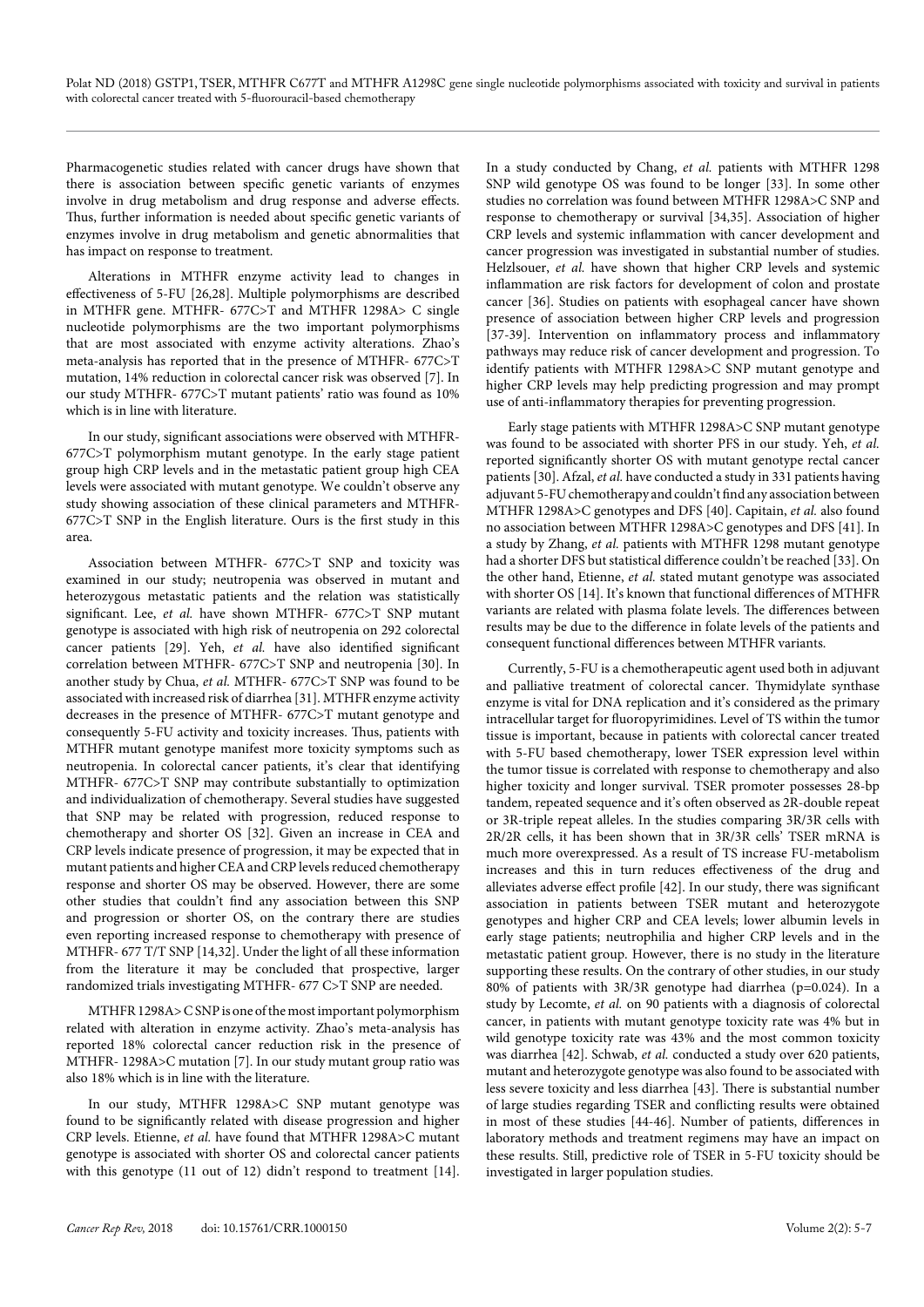Polat ND (2018) GSTP1, TSER, MTHFR C677T and MTHFR A1298C gene single nucleotide polymorphisms associated with toxicity and survival in patients with colorectal cancer treated with 5-fluorouracil-based chemotherapy

GSTP1 is a member of glutathione S-transferase family. It prevents DNA damage and formation of DNA insertion by conjugating inactive xenobiotics with glutathione and has a role in detoxification pathways of various drugs. Structural polymorphisms of GSTP1 lead to reduction in enzyme activity and thus decrease in detoxification activity and results with DNA damage [47]. In our study, 61.5% of tobacco smokers in the metastatic patient group were belonging to GSTP1- 313A>G SNP heterozygous genotype. Soyaa, *et al.* have conducted a study in 408 respiratory tract cancer patients and have found a strong interaction between tobacco smoking and tobacco chewing patients and GSTP1 mutant genotype; and determined that this interaction is associated with an increase in cancer risk [48]. Tobacco smoking, alcohol use and exposure to occupational toxins and carcinogens are known to cause 90% of all cancer types including colorectal cancer [49]. Exposure to these factors in addition to genetic factors plays a major role in etiology of colorectal cancer. Individual differences in sensitivity to any environmental exposure may be genetically based. The variation in GSTP1 gene may partially explain host sensitivity in metabolic activation and detoxification of an environmental carcinogen such as cigarette.

#### **Conclusion**

In this study, we have investigated TSER, MTHFR- 677C>T, MTHFR 1298A> C and GSTP1-313A>G SNPs of specific enzymes involving in activity and metabolism of 5-FU which is the primary drug used in treatment of colorectal cancer patients and their association with response to chemotherapy and toxicity. The limited number of patients has led us to the conclusion that our results should be supported by more comprehensive multi-centered studies.

#### **References**

- 1. Arnold M, Sierra MS, Laversanne M, Soerjomataram I, Jemal A, et al. (2017) Global patterns and trends in colorectal cancer incidence and mortality. *Gut* 66: 683-691. [\[Crossref\]](https://www.ncbi.nlm.nih.gov/pubmed/26818619)
- 2. Chan AT, Giovannucci EL (2010) Primary prevention of colorectal cancer. *Gastroenterology* 138: 2029-2043. [\[Crossref\]](http://www.ncbi.nlm.nih.gov/pubmed/20420944)
- 3. Libutti SK, Saltz LB, Tepper JE (2008) Section 12: Colon cancer. In: DeVita VT, Lawrence TS, Rosenberg SA. Devita, Hellman & Rosenberg's Cancer: Principles & Practice of Oncology. (8th ed.) Philadelphia, Lippincott Williams & Wilkins, pp: 1232–1285.
- 4. Libutti SK, Saltz LB, Tepper JE (2011) Chapter 89: Cancer of the Colon. DeVita, Hellman, and Rosenberg's Cancer: Principles & Practice of Oncology. (9th ed.) Philadelphia, Lippincott Williams & Wilkins, pp: 1084-1153.
- 5. Chéradame S, Etienne MC, Chazal M, Guillot T, Fischel JL, et al. (1997) Relevance of tumoral folylpolyglutamate synthetase and reduced folates for optimal 5-fluorouracil efficacy: experimental data. *Eur J Cancer* 33: 950–959.
- 6. Goyette P, Sumner JS, Milos R, Duncan AM, Rosenblatt DS, et al. (1994) Human methylenetetrahydrofolate reductase: isolation of cDNA, mapping and mutation identification. *Nat Genet* 7: 195–200.
- 7. Zhao M, Li X, Xing C, Zhou B (2013) Association of methylenetetrahydrofolate reductase C677T and A1298C polymorphisms with colorectal cancer risk: a metaanalysis. *Biomed Rep* 1: 781-791.
- 8. Pereira AC, Schettert IT, Morandini Filho AA, Guerra-Shinohara EM, Krieger JE (2004) Methylenetetrahydrofolate reductase (MTHFR) c677t gene variant modulates the homocysteine folate correlation in a mild folatedeficient population. *Clin Chim Acta*  $340.99 - 105$
- 9. Ogino S, Wilson RB (2003) Genotype and haplotype distributions of MTHFR677C>T and 1298A >C single nucleotide polymorphisms: a metaanalysis. *J Hum Genet* 48: 1–7.
- 10. Crott JW, Mason JB (2005) MTHFR Polymorphisms and colorectal neoplasia. In: Ueland PM, Rozen R, editors. In MTHFR polymorphisms and disease. Texas: Landes Bioscience, pp: 178–196.
- 11. Weisberg I, Tran P, Christensen B, Sibani S, Rozen R (1998) A second genetic polymorphism in methylenetetrahydrofolate reductase (MTHFR) associated with decreased enzyme activity. *Mol Genet Metab* 64: 169–172.
- 12. Girelli D, Friso S, Trabetti E, Olivieri O, Russo C, et al. (1998) Methylenetetrahydrofolate reductase C677T mutation, plasmahomocysteine, and folate in subjects from northern Italy with or without angiographically documented severe coronary atherosclerotic disease: evidence for an important genetic-environmental interaction. *Blood* 91: 4158– 4163.
- 13. Etienne MC, Ilc K, Formento JL, Laurent-Puig P, Formento P, et al. (2004) Thymidylate synthase and methylenetetrahydrofolate reductase gene polymorphisms: relationships with 5-fluorouracil sensitivity. *Br J Cancer* 90: 526–534.
- 14. Etienne MC, Formento JL, Chazal M, Francoual M, Magné N, et al. (2004) Methylenetetrahydrofolate reductase gene polymorphisms and response to fluorouracilbased treatment in advanced colorectal cancer patients. *Pharmacogenetics* 14: 785–792.
- 15. Xue W, Warshawsky D (2005) Metabolic activation of polycyclic and heterocyclic aromatic hydrocarbons and DNA damage: a review. *Toxicol Appl Pharmacol* 206: 73–93. [\[Crossref\]](https://www.ncbi.nlm.nih.gov/pubmed/15963346)
- 16. Felton JS, Jagerstad M, Knize MG, Skog K, Wakabayashi K (2000) Contents in foods, beverages, and tobacco. In: Nagao M, Sugimura T (eds.) Food Borne Carcinogens Heterocyclic Amines. John Wiley & Sons Ltd, Chichester, UK, pp: 31–71.
- 17. Turesky RJ (2004) The role of genetic polymorphisms in metabolism of carcinogenic heterocyclic aromatic amines. *Curr Drug Metab* 5: 169–180.
- 18. Ali-Osman F, Akande O, Antoun G, Mao JX, Buolamwini J (1997) Molecular cloning, characterization, and expression in Escherichia coli of full-length cDNAs of three human glutathione S-transferase Pi gene variants. Evidence for differential catalytic activity of the encoded proteins. *J Biol Chem* 272: 10004–10012.
- 19. Stoehlmacher J, Park DJ, Zhang W, Groshen S, Tsao-Wei DD, et al. (2002) Association between glutathione S-transferase P1, T1, and M1 genetic polymorphism and survival of patients with metastatic colorectal cancer. *J Natl Cancer Inst* 94: 936-42.
- 20. Chen YC, Tzeng CH, Chen PM, Lin JK, Lin TC, et al. (2010) Influence of GSTP1 I105V polymorphism on cumulative neuropathy and outcome of FOLFOX-4 treatment in Asian patients with colorectal carcinoma. *Cancer Sci* 101: 530-535.
- 21. Ho V, Massey TE, King WD (2011). Thymidylate synthase gene polymorphisms and markers of DNA methylation capacity. *Mol Genet Metab* 102: 481-487.
- 22. Marsh S, McKay JA, Cassidy J, McLeod HL (2001) Polymorphism in the thymidylate synthase promoter enhancer region in colorectal cancer. *Int J Oncol* 19: 383-6. [\[Crossref\]](https://www.ncbi.nlm.nih.gov/pubmed/11445856)
- 23. Chen J, Hunter DJ, Stampfer MJ, Kyte C, Chan W, et al. (2003) Polymorphism in the thymidylate synthase promoter enhancer region modifies the risk and survival of colorectal cancer. *Cancer Epidemiol Biomarkers Prev* 12: 958-62.
- 24. Karpinski P, Myszka A, Ramsey D, Misiak B, Gil J, et al (2010) Polymorphisms in methyl-group metabolism genes and risk of sporadic colorectal cancer with relation to the CpG island methylator phenotype. *Cancer Epidemiol* 34: 338-44. [\[Crossref\]](https://www.ncbi.nlm.nih.gov/pubmed/20381446)
- 25. Sohn KJ, Croxford R, Yates Z, Lucock M, Kim YI (2004) Effect of the methylenetetrahydrofolate reductase C677T polymorphism on chemo sensitivity of colon and breast cancer cells to 5-fluorouracil and methotrexate. *J Natl Cancer Inst* 96: 134–44.
- 26. Popat S, Matakidou A, Houlston RS (2004) Thymidylate synthase expression and prognosis in colorectal cancer: a systematic review and meta-analysis. *J Clin Oncol*  $22.529 - 536$
- 27. Eddy DM (1990) Screening for colorectal cancer. *Ann Intern Med* 113: 373-384. [\[Crossref\]](http://www.ncbi.nlm.nih.gov/pubmed/2200321)
- 28. Johnston PG, Fisher ER, Rockette HE, Fisher B, Wolmark N, et al. (1994) The role of thymidylate synthase expression in prognosis and outcome of adjuvant chemotherapy in patients with rectal cancer. *J Clin Oncol* 12: 2640–2647. [\[Crossref\]](https://www.ncbi.nlm.nih.gov/pubmed/7989939)
- 29. Lee KH, Chang HJ, Han SW, Oh DY, Im SA (2013) Pharmacogenetic analysis of adjuvant FOLFOX for Korean patients with colon cancer. *Cancer Chemother Pharmacol* 71: 843-851.
- 30. Yeh CC, Lai CY, Chang SN, Hsieh LL, Tang R, et al. (2017) Polymorphisms of MTHFR C677T and A1298C associated with survival in patients with colorectal cancer treated with 5-fluorouracil-based chemotherapy *Int J Clin Oncol* 22: 484-493.
- 31. Chua W, Goldstein D, Lee CK, Dhillon H, Michael M, et al. (2009) Molecular markers of response and toxicity to FOLFOX chemotherapy in metastatic colorectal cancer. *Br J Cancer* 101: 998-1004. [\[Crossref\]](https://www.ncbi.nlm.nih.gov/pubmed/19672255)
- 32. Etienne-Grimaldi MC, Milano G, Maindrault-Goebel F, Chibaudel B, Formento JL, et al. (2010) Methylenetetrahydrofolate reductase (MTHFR) gene polymorphisms and FOLFOX response in colorectal cancer patients. *Br J Clin Pharmacol* 69: 58-66.